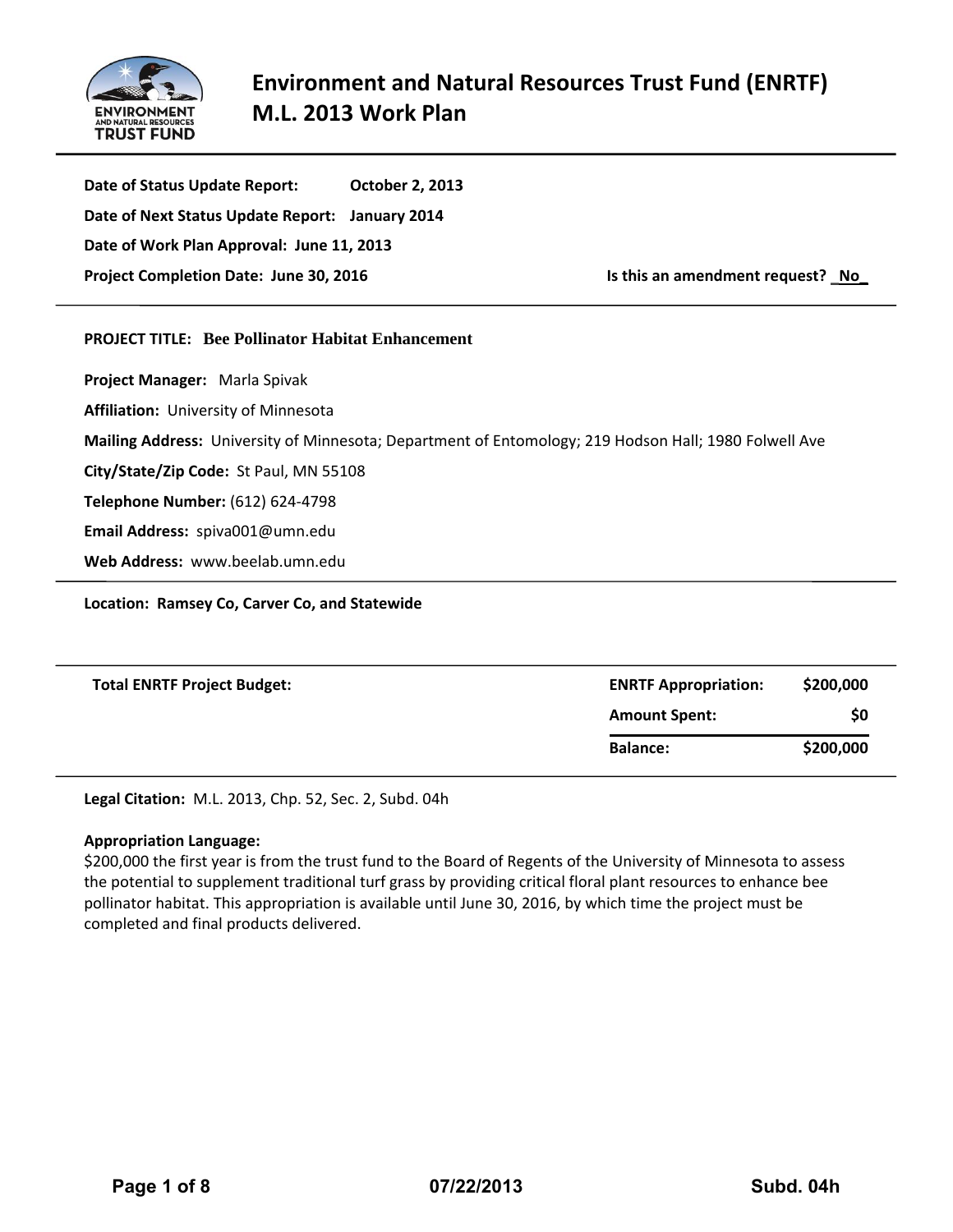# **I. PROJECT TITLE: Bee Lawns: A Unique Way to Help Pollinators**

#### **II. PROJECT STATEMENT:**

 The goal of our proposed research is to develop an innovative way of helping bee pollinators while enhancing the environment and protecting natural resources. We are seeking options for turf areas that are not used for human recreation but are still maintained by mowing and intensive inputs of water, fertilizers and pesticides. Planting bee lawns would reduce these inputs and provide low-growing floral areas, which would beautify Minnesota and provide a creative model for a simple yet effective way to help pollinators and protect our natural resources.

Bee pollinators (honey bees, *Apis mellifera*, and over 400 species of native bees) are in trouble. Bee health is failing across MN and the nation due to a scarcity of bee-friendly flowers leading to nutritional deficiencies, chronic exposure to pesticides, and debilitating diseases, and parasites (Spivak et al., 2011). Bees play a key role in American agriculture through pollination; the U.S. grows more than one hundred crops that either need or benefit from pollinators with an economic value estimated at \$20 billion in 2000. The Upper Midwest states, including MN, ND and SD, are the top honey producing states in the nation. Commercial beekeepers transport their colonies to our region for the summer months for honey production after fulfilling pollination contracts in other parts of the nation. People are taking action to rectify the decline of pollinators by becoming beekeepers, reducing pesticide exposure to bees, and planting flowers to support the nutritional needs of all bees. Seed mixtures and designs for bee-friendly flower gardens are becoming prevalent across the nation. The National Resource Conservation Service and Farm Services Agency have implemented incentive programs for pollinator landscape enhancement through the 2008 Farm Bill, which are becoming increasingly popular. We propose to research the potential multiple benefits of a unique type of landscape - bee lawns - to support pollinators and reduce intensive inputs.

Turfgrass makes up a significant part of the urban landscape but provides no nutritional resources for pollinators. Some turf areas, such as those in out-of-play roughs on golf courses, cemeteries, large commercial properties and boulevards, are rarely used by people and primarily serve an aesthetic purpose. There is recent interest in the use of lower-input grasses in these turf areas as a way to reduce inputs of water, fertilizer, and pesticides (Watkins et al., 2011). Many of these areas may also be useful as bee lawns; i.e., a low-input turf area that also contains low-growing flowering plants that can be utilized by important bee pollinators. These lowgrowing flowering plants would need to have characteristics that contribute positively to a sustainable landscape that maintains turf function (slow vertical growth rate, contribution of nitrogen due to nitrogen fixation, ability to vegetatively reproduce in a perennial system, positive aesthetics in urban settings). Bee lawns would provide a natural buffer to water resources in areas where low-growing, more manicured looking lawns are preferred. Although this idea is novel, the use of non-turfgrass species in lawns is not. In the mid- $20<sup>th</sup>$  century and before, white clover seed was often included in lawn seed mixtures in order to decrease the need for nitrogen fertilization. Before bee lawns can be recommended, we must research the correct grass-flower combination that would fulfill the requirements of a bee lawn (produces flowers useful to pollinators and tolerates mowing while maintaining the function and aesthetics of the turf).

We propose two activities: 1) Bee lawn evaluation trials, and 2) Public demonstration plots. Research will be conducted in 25 plots containing turfgrass-flowering plant combinations split between the St Paul campus and the University of Minnesota Landscape Arboretum. These research plots also will serve as demonstration plots for public viewing. In this way, we combine research and outreach in a transparent and effective way. People interested in growing a bee lawn can observe the progression of flowering through two years and choose among different flowering densities and turf options to suit their landscape needs and uses.

# **III. PROJECT STATUS UPDATES:**

**Project Status as of:** January 2014 **Project Status as of:** September 2014 **Project Status as of:** March 2015 **Project Status as of:** December 2015 **Final Report Summary:**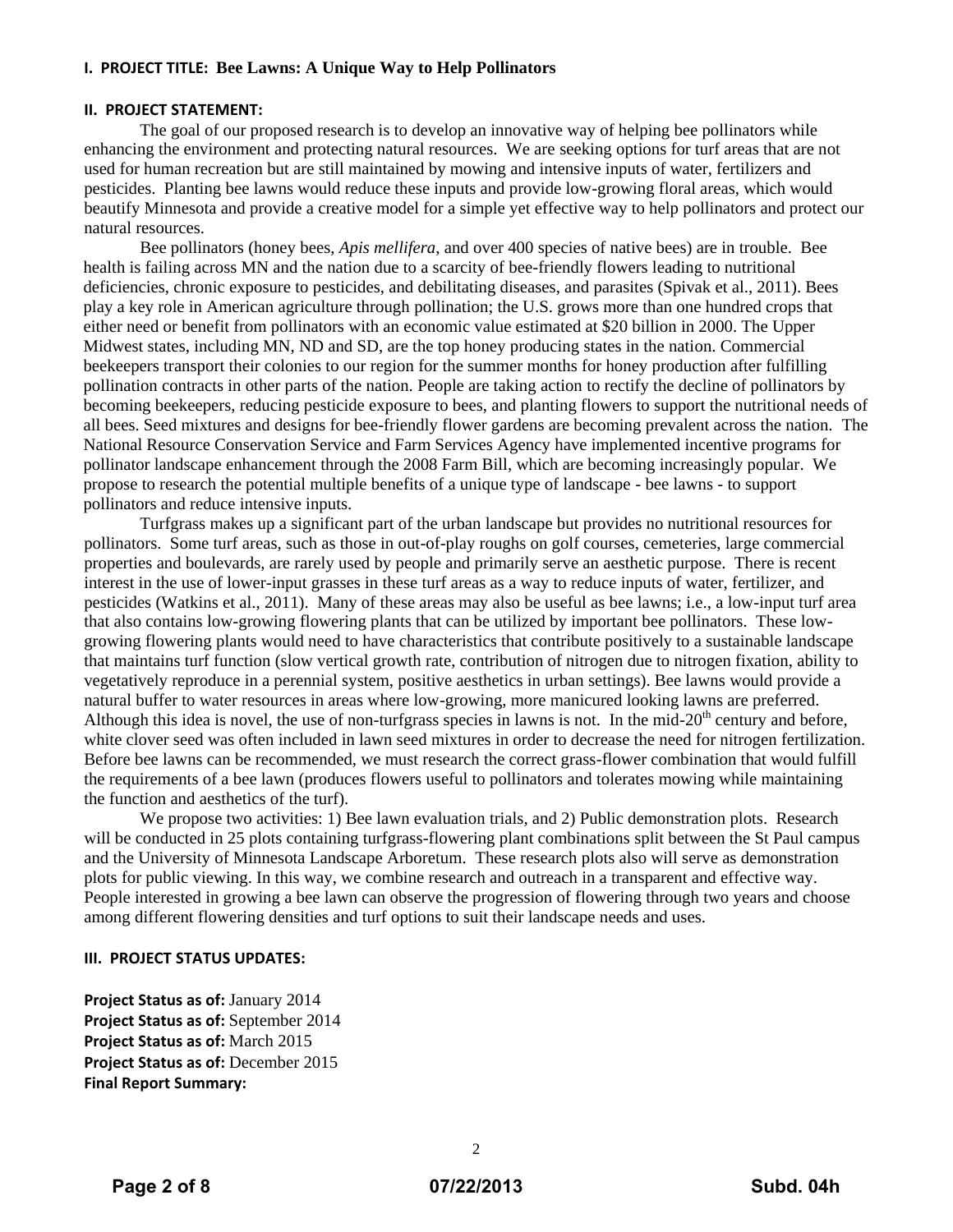### **IV. PROJECT ACTIVITIES AND OUTCOMES:**

### **ACTIVITY 1:** *Bee Lawn Evaluation Trials*

**Description:** This activity outlines our proposed research. We will evaluate a series of grasses in mixtures with low-growing flowering plants that can sustain growth within the turf, tolerate mowing and continue flowering after occasional mowing. We will evaluate low-input grasses (examples of species that could be tested include Chewings fescues, hard fescue, sheep fescue, tall fescue, and prairie junegrass - a native grass currently being improved for turf use at the University of Minnesota). The flowering plants we will evaluate include native low-growing forbs such as lanceleaf coreopsis, field mint (*Mentha arvensis*), and blue-eyed grass (*Sisyrinchium angustifolium.* Our consultation with Ron Bowen at Prairie Restoration, Princeton, MN, and Pollinator Specialists at Xerces Conservation Society indicate that it may be difficult to identify a variety of native species that can tolerate mowing and continue to bloom. Therefore we will also evaluate a series of low-growing, flowering non-native legumes (examples include alfalfa, Kura clover, white clover) that we know can withstand mowing. In all cases, we will ensure our floral selection does not contain species known to be highly invasive. The turf-floral evaluation trial will be established in late summer 2013 at both the St. Paul campus of the Univ. MN and also at the MN Landscape Arboretum. A total of at least 25 turfgrass-flowering plant combinations will be included. The species will be selected after thorough review of the literature and extensive consultation with horticulturalists with flowering plant expertise.

Plots will be planted in four replications in a randomized complete block design. Data will be collected through June 2015 on overall turf quality, floral abundance, freedom from turfgrass diseases, the ratio of grass to floral mixture over the years, and bee visitation rates (honey bee and native bees),. For most qualitative measurements (turf quality, disease incidence, color, etc.) a typical 1-9 visual scale will be used. In cases where a quantitative measure is more appropriate, we will use digital image analysis (drought stress, plot density, etc.) or the intersect grid method where a grid is overlaid onto the plot and data is collected at each grid intersect (this method is commonly used by turfgrass researchers and will be used for floral abundance and species composition measurements). Data will be analyzed to determine the top-performing mixtures. For bee visitation, native and honey bee visitation on the bee lawn plots will be monitored using standardized methods developed by Dr. Sam Droege of the USGS<sup>1</sup> and routinely used in the Spivak lab. We will sweep-net bees, using insect nets, along transects through each plot every 2 weeks through the growing season (April – September)**.** In addition, pan (cup) traps will be placed along side of the plots for 24 hours every 2 weeks. The traps consist of colored cups containing water mixed with a small amount of dish soap. The bees are attracted to the colored cups and fall into the water because the soap decreases the surface tension. These two measures provide unbiased estimates of bee species diversity and abundance. This measure is necessary to document the benefit of the habitat to bee pollinators, and to inform people about the number of bees they can expect to attract to different floral mixtures within the turf.

This research will comprise the Master's thesis for a new graduate student co-advised by M. Spivak and E. Watkins. Technician (A. Hollman) from the Turf lab will assist with plantings and maintenance of the plots. We intend to complete research in the summer of 2015 but will need time during the academic year 2015-16 to complete analyses and write-up.

| <b>Summary Budget Information for Activity 1:</b> | ENRTF Budget: $$137,176$ |                    |
|---------------------------------------------------|--------------------------|--------------------|
| <b>Bee Lawn Evaluation Trials</b>                 | Amount Spent: S 0        |                    |
|                                                   |                          | Balance: \$137,176 |

### **Activity Completion Date: June 30, 2016**

| Outcome                                                            | <b>Completion Date</b> | <b>Budget</b> |
|--------------------------------------------------------------------|------------------------|---------------|
| 1. Bee lawn plots planted, and top-performing bee lawn turf-floral | June 30, $2016$        | l \$137.176   |
| mixtures will be identified, based on criteria listed above        |                        |               |

**Project Status as of:** January 2014 **Project Status as of:** September 2014 **Project Status as of:** March 2015 **Project Status as of:** December 2015

<sup>1</sup> [www.pollinators.nbii.gov/documents/Handy%20Bee%20Manual.pdf](http://www.pollinators.nbii.gov/documents/Handy%20Bee%20Manual.pdf)*)*

 $\overline{a}$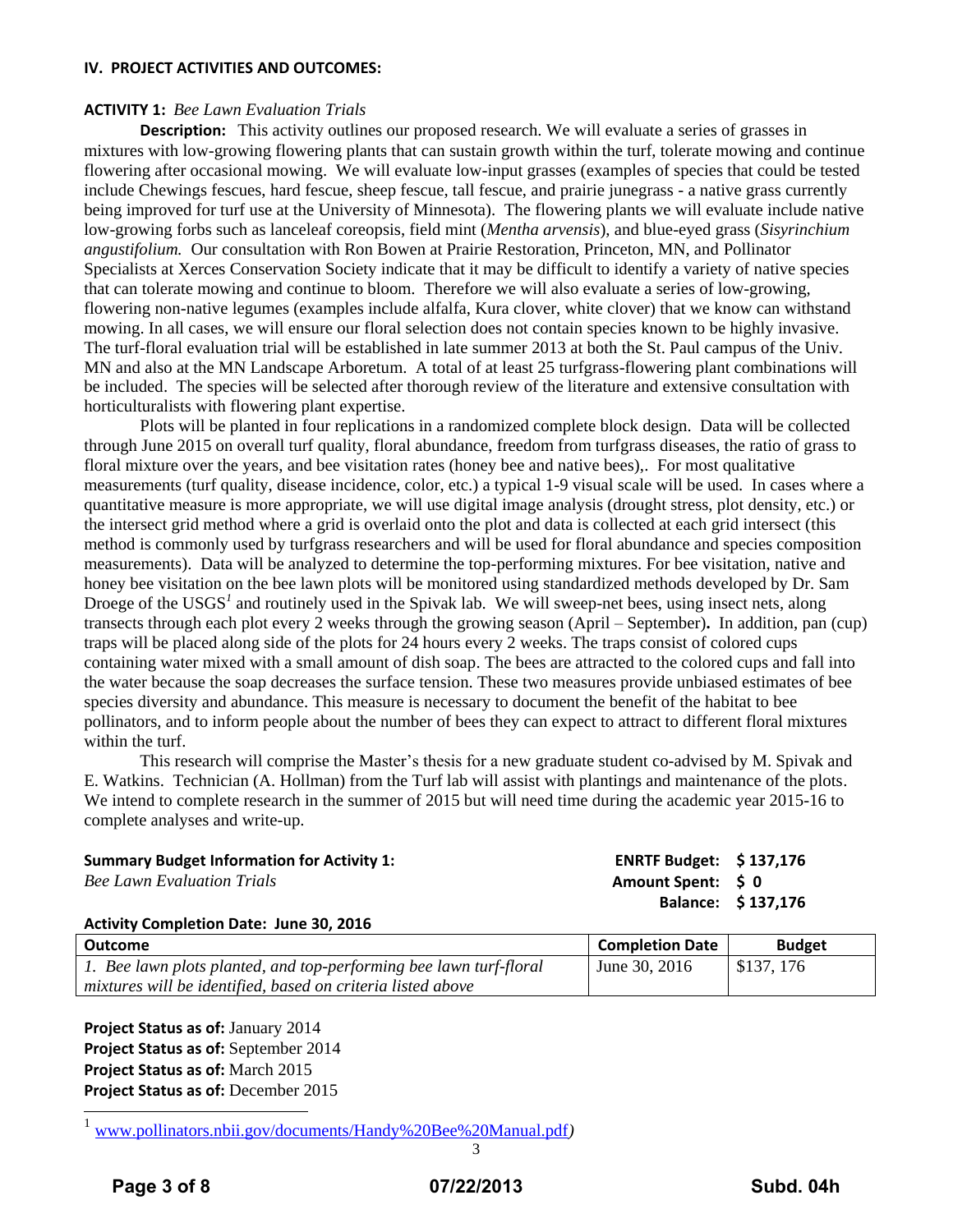### **ACTIVITY 2:** *Public Demonstration Plots*

**Description:** Here we outline our outreach activities. With our two-year timeline, we will combine the plot uses so that the research plots used in Activity 1 can also serve as demonstration plots for public viewing.

 We will sponsor two Bee Lawn public field days, one on the St. Paul campus and one at the Landscape Arboretum in the summer of 2014 and again in 2015. We will target homeowners, turf professionals, beekeepers, parks and ground managers across the Twin Cities greater metro and extension educators throughout the state. Visitors will be introduced to the concept of a bee lawn, and will be shown the different turf-floral mixtures. We anticipate that some will prefer more turf than flowers to reduce encountering bees while using the lawn. Others that maintain a lawn for aesthetics, rather than function, might prefer a higher density floral mixture in the turf. We will discuss with the public our research progress on species composition, turf quality, disease incidence, bee visitation rates, and bee species abundance and diversity.

Because of the large public visitor base at the Landscape Arboretum (approximately 350,000 annual visitors) this site is ideal for public demonstrations. Dr. Mary Meyer working with a student summer intern at the Arboretum will create signage and maintain the demonstration sites, and will develop educational materials on growing and maintaining bee lawns. The public field days (open houses) will reach a wide audience at the Arboretum.

As described in the Dissemination section below, we will create a Bee Lawn web presence on both the University of Minnesota Bee Lab and Turf sites that describes the bee lawn options and gives research updates. We will also develop fact sheets, brochures and planting recommendations, which will be publicized through the University of Minnesota Yard and Garden News, the Xerces Society web site and educational programs. Additionally, at the Arboretum site, we will display a Quick Response code (or similar technology) on primary signage at the plots so that the public can access information about the research when visiting the Arboretum.

Finally, we will use develop virtual tours of the research plots that can be viewed on the Bee Lab and Turfgrass science websites. We have utilized virtual research demonstrations in the turfgrass science program for our fall 2012 field day (see: turf.umn.edu/home/). Our experience in this area will allow to us to improve our delivery and use feedback from stakeholders to improve the virtual experience. The primary delivery system for this virtual tour will be video (with additional information such as plot maps and location information linked on the website), but we will also explore other options as new technologies arise. For instance, Watkins (CoPI) is currently working on the use of augmented reality for teaching plant science. Augmented reality would allow someone that is visiting a research plot with a smartphone or similar web-connected device, to view additional information on that smartphone while at the plots. The additional information can be overlaid onto the view of the plots that is seen through the devices camera. The augmented reality platform will utilize location information (GPS) and image analysis (what the camera on the phone is seeing) to determine which information to display at any given time. This is an exciting new way to interact with the public, and the bee lawn plots will be a great venue for this type of delivery system.

In addition to M. Meyer and the summer intern, G. Reuter (Technician for Bee Lab, who is primarily responsible for coordinating and teaching all public beekeeping short courses) will assist with all field days and other educational programming, and with web site updates. A part-time undergraduate student (academic year appointment) will assist with development of video production for the virtual tours. As with Activity 1, we anticipate needing time beyond 2 years to complete materials for Dissemination and outreach programming.

**Summary Budget Information for Activity 2: ENRTF Budget: \$ 62,824** *Public Demonstration Plots* **Amount Spent: \$ 0 Balance: \$ 62,824**

### **Activity Completion Date: June 30, 2016**

| Outcome                                                                   | <b>Completion Date</b> | <b>Budget</b> |
|---------------------------------------------------------------------------|------------------------|---------------|
| <b>1</b> Research/ demonstration plots viewed at Field Days / Open Houses | Sept 30, 2015          | \$32,254      |
| 2. Fact sheets, brochures and planting recommendations                    | June 30, 2016          | \$12,000      |
| 3. Virtual tours                                                          | June 30, 2016          | \$18,570      |

4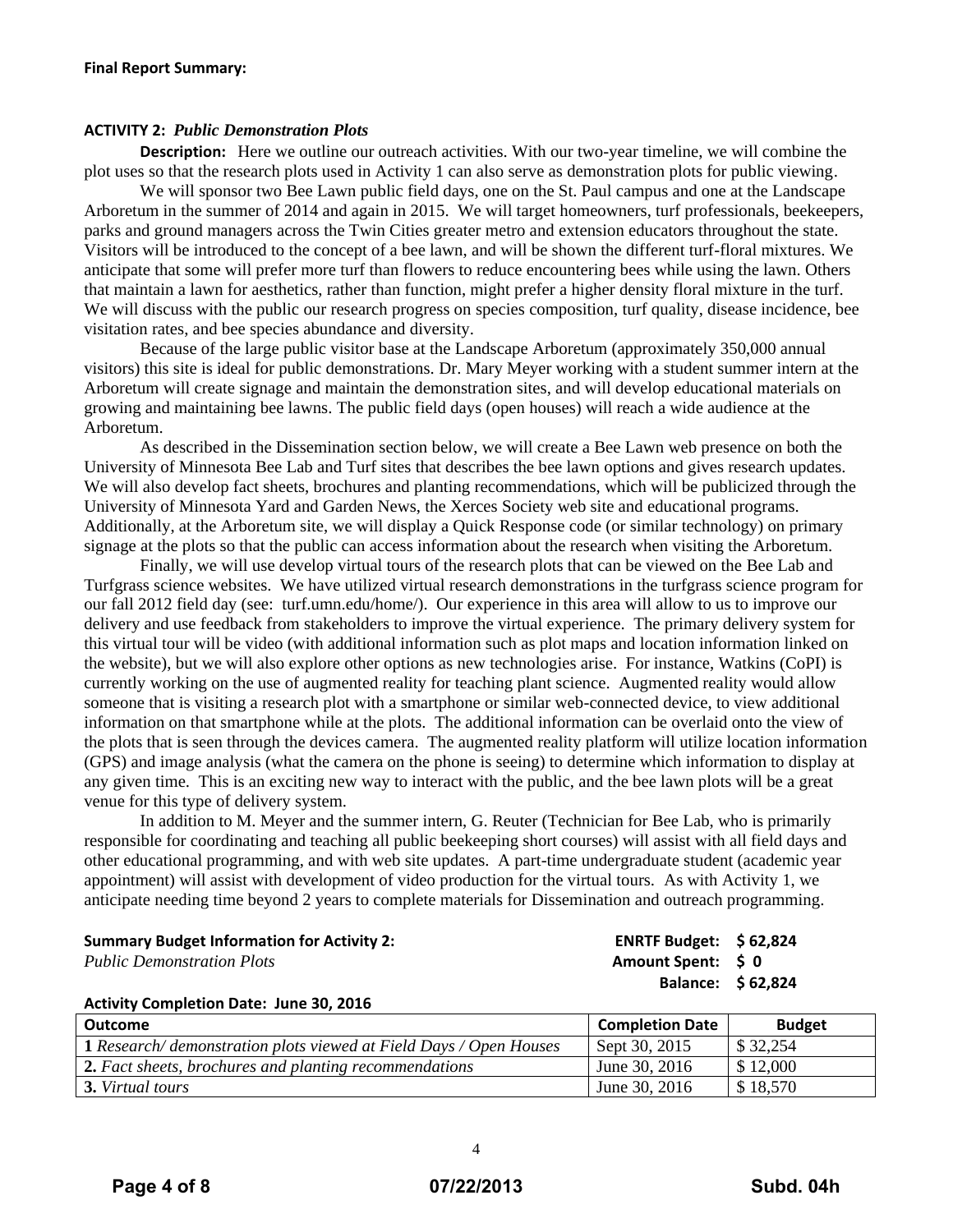**Project Status as of:** January 2014 **Project Status as of:** September 2014 **Project Status as of:** March 2015 **Project Status as of:** December 2015 **Final Report Summary:**

### **V. DISSEMINATION:**

#### **Description:**

We will update the research through both the bee research website (beelab.umn.edu) and the turfgrass science website (turf.umn.edu). In both cases, we will post occasional research blog updates, post important data, and produce slideshows or videos that show the important research that is being conducted. Upon completion of the research, we will publish research results in peer-reviewed research journals. Both the bee research program and the turfgrass science program have been interviewed by multiple media outlets (in the case of the bee research program, many national outlets) and we expect that these opportunities would also serve as outlets for information on bee lawns. At the conclusion, we will seek additional opportunities for demonstrating our research results in larger scale plots and publishing results in consumer-friendly formats.

In future years, we can broaden our outreach activities to include education to MNDOT for roadside plantings that require mowing, and conferences for grounds managers and urban landscape companies to incorporate bee lawns on their sites. These activities could be held at the Landscape Arboretum, and include a tour of the plots. The Arboretum could provide continuing promotion and publicity for bee lawns in the future.

**Project Status as of:** January 2014 **Project Status as of:** September 2014 **Project Status as of:** March 2015 **Project Status as of:** December 2015 **Final Report Summary:**

### **VI. PROJECT BUDGET SUMMARY:**

### **A. ENRTF Budget:**

| <b>Budget Category</b>                | \$ Amount | <b>Explanation</b>                             |
|---------------------------------------|-----------|------------------------------------------------|
| Personnel:                            | \$164,987 | 1 Grad Student Asst, 2 part-time technicians,  |
|                                       |           | 0.5 mo summer salary for PI and co-PI, 1 part- |
|                                       |           | time undergraduate, one summer intern          |
| Equipment/Tools/Supplies:             | \$12,013  | Materials to plant and maintain Bee Lawn       |
|                                       |           | demonstration plots                            |
| Printing:                             | \$12,000  | Educational materials                          |
| Other:                                | \$11,000  | Bee Lawn field days and open house on St Paul  |
|                                       |           | campus and Landscape Arboretum                 |
| <b>TOTAL ENRTF BUDGET: \$ 200,000</b> |           |                                                |

**Explanation of Use of Classified Staff:** Not applicable

**Explanation of Capital Expenditures Greater Than \$3,500:** Not applicable

**Number of Full-time Equivalent (FTE) funded with this ENRTF appropriation: 0.915 FTE**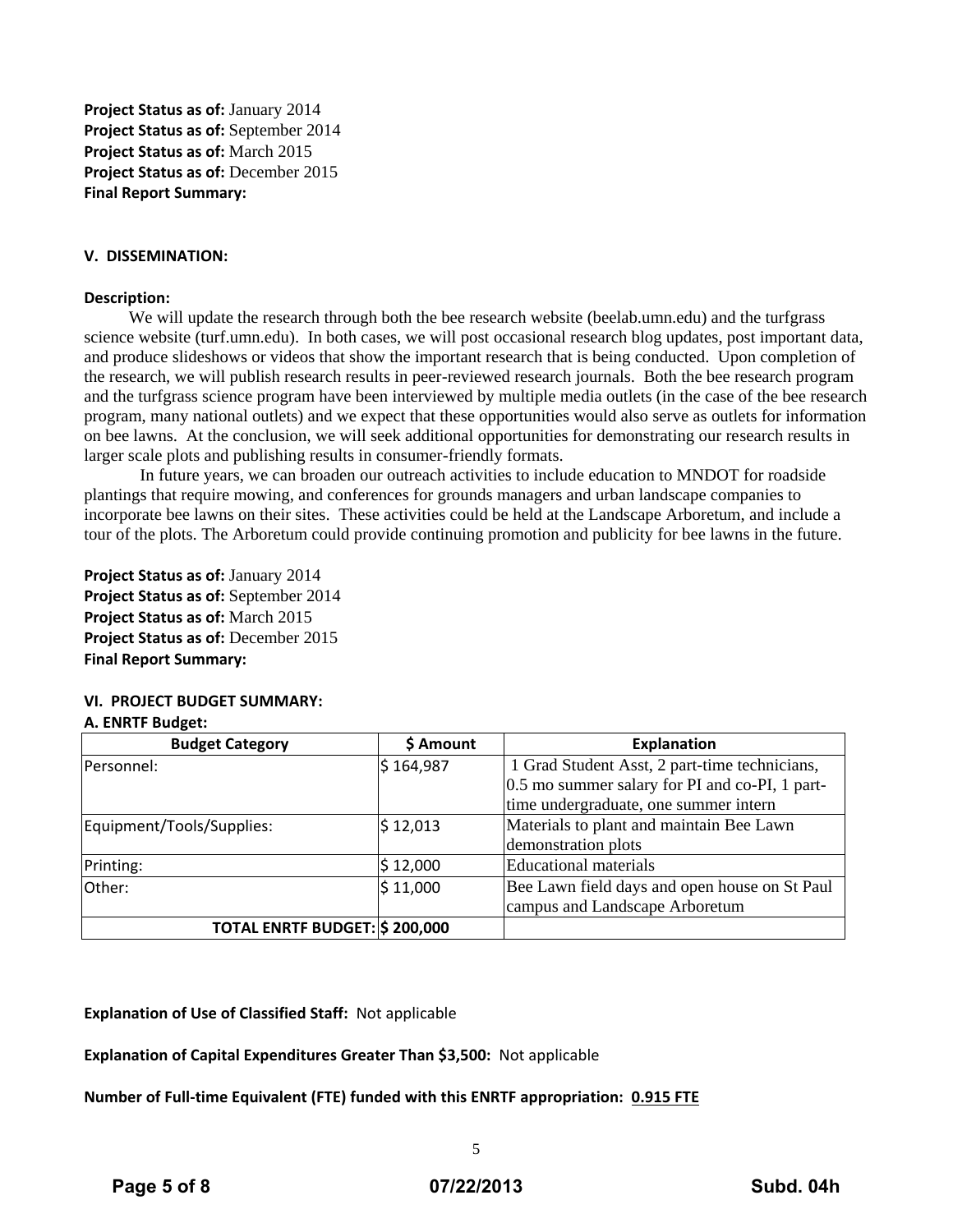**Number of Full-time Equivalent (FTE) estimated to be funded through contracts with this ENRTF appropriation:**

|                           | \$ Amount | \$ Amount |                                                     |
|---------------------------|-----------|-----------|-----------------------------------------------------|
| <b>Source of Funds</b>    | Proposed  | Spent     | Use of Other Funds                                  |
| Non-state                 |           |           |                                                     |
|                           | \$2,000   | \$        | Xerces Society, Project Partner<br>Assistance       |
|                           | \$15,000  |           | MacArthur Fellowship Funds, awarded to<br>M. Spivak |
| <b>State</b>              |           |           |                                                     |
|                           | \$16, 146 |           | M. Spivak, 5% salary/fringe cost-share              |
|                           | \$10,101  |           | E. Watkins, 5% salary/fringe cost-share             |
|                           | \$2,693   |           | M. Meyer, 1% salary/fringe cost-share               |
| <b>TOTAL OTHER FUNDS:</b> | \$45,940  |           |                                                     |

#### **B. Other Funds:**

### **VII. PROJECT STRATEGY:**

### **A. Project Partners:**

**Marla Spivak**, Professor in Entomology, University of MN: PI will oversee research and outreach, administration of funds, supervise employees and co-advise graduate student; requesting funds. **Eric Watkins**, Assoc. Professor in Horticultural Science will co-advise graduate student, assist with plot establishment, data collection and analysis for Activity 1 and give presentations to stakeholder groups associated with research results from both Activities. Dr. Watkins' research program focuses on the improvement of turfgrasses for use as lowinput turf in cold climates; requesting funds. **Mary Meyer**, Professor, Horticultural Science, will provide public education and demonstrations at Arboretum for Activity 2; requesting funds. **Eric Mader**, Adjunct Asst. Extension Prof and Pollinator Program Director, Xerces Society for Invertebrate Conservation, will offer native plant species suggestions and create education materials, deliverable to audiences nationwide through the Xerces Society for Invertebrate Conservation website; providing in-kind support –see attached letter.

### **B. Project Impact and Long-term Strategy:**

The Bee Squad, a fee-based program, was launched by Dr. Marla Spivak within the University of Minnesota Bee lab in April, 2012 to provide hands-on assistance to urban beekeepers in the Twin Cities area (www.beelab.umn.edu). The goals of the program are to: 1) provide personalized, hands-on training for new and experienced beekeepers during key times over the beekeeping season; 2) provide full beekeeping service for home and land owners that want bee hives on their property but do not want the responsibility of managing the bees (e.g., the Bee Squad will maintain a hive for President and Karen Kaler at Eastcliff); and 3) collect information on bee health in the Twin Cities area to feed into national bee health databases and educational programs. Beginning in 2014, we will add programming to provide landscape designs and assistance in planting bee-friendly gardens to increase the availability of habitat for honey bees and native bees. In 2015, we hope to add recommendations for planting bee lawns. Through the Bee Squad program at the University of MN, the exceptional educational opportunities through the MN Landscape Arboretum, and the excellent national reputation of the Xerces Society for leading changes in public practice and policy to protect pollinators, we expect that bee lawns will be promoted through the state and nationally.

### **C. Spending History:**

| <b>Funding Source</b> | M.L. 2007   | M.L. 2008   | M.L. 2009   | M.L. 2010   | M.L. 2011      |
|-----------------------|-------------|-------------|-------------|-------------|----------------|
|                       | or          | or          | or          | or          | or             |
|                       | <b>FY08</b> | <b>FY09</b> | <b>FY10</b> | <b>FY11</b> | <b>FY12-13</b> |
|                       |             |             |             |             |                |
|                       |             |             |             |             |                |
|                       |             |             |             |             |                |

6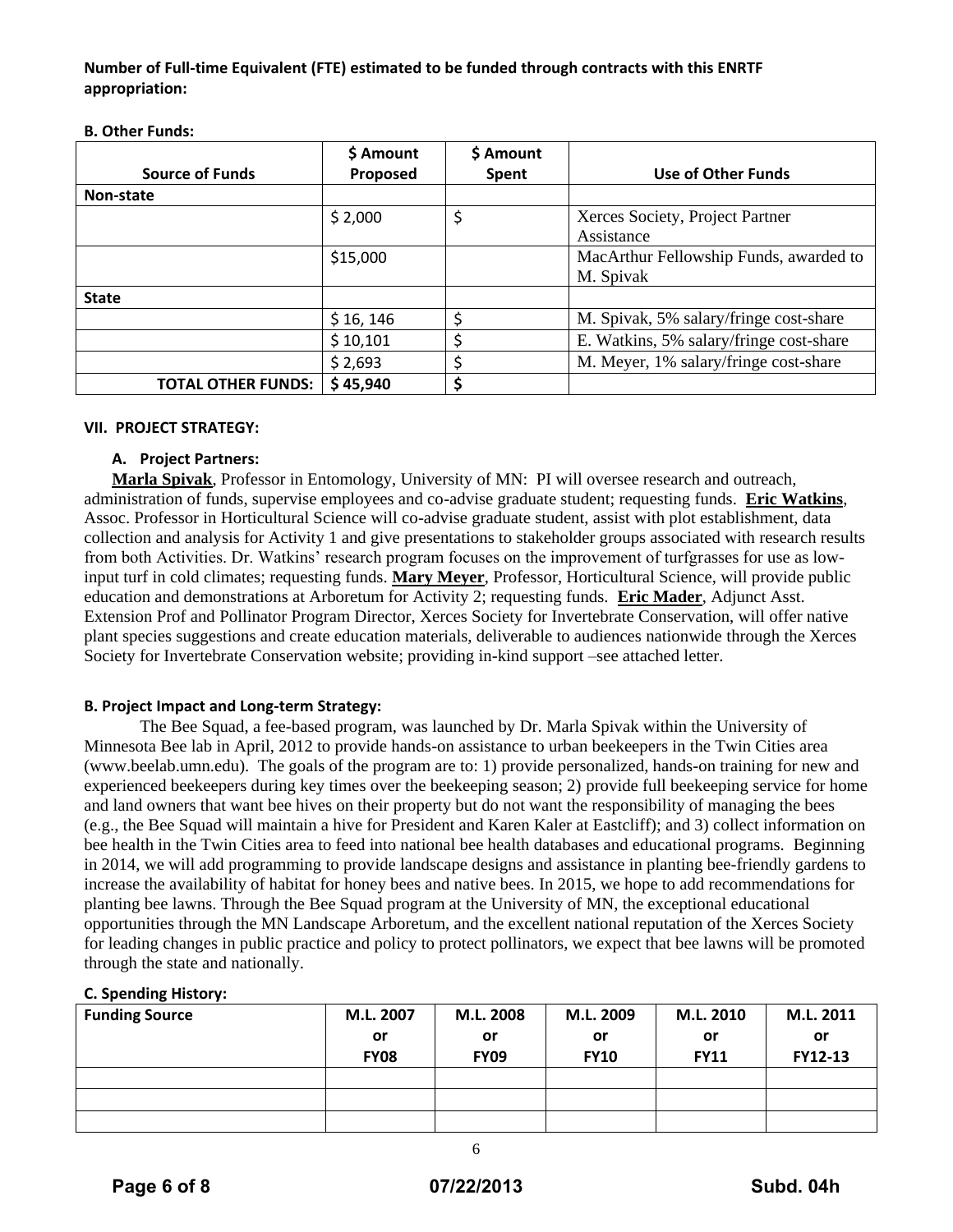| ladd<br>and i<br>remove<br>columns<br>rows<br>0r | as needed) |  |  |
|--------------------------------------------------|------------|--|--|

# **VIII. ACQUISITION/RESTORATION LIST:**

### **IX. MAP(S):**

**X. RESEARCH ADDENDUM:** This project involves both applied research and outreach. We have considerable research expertise in bees (M. Spivak), turf (E. Watkins). However we will consult and work closely with partners and colleagues (Xerces Society Pollinator Specialists Eric Mader and Mace Vaughan, Prairie Restoration owner Ron Bowen and Landscape Arboretum personnel, Mary Meyer) that will peer–review our research as we implement it.

### **XI. REPORTING REQUIREMENTS:**

Periodic work plan status update reports will be submitted not later than January 2014, September 2014, March 2015, and December 2015. A final report and associated products will be submitted between June 30 and August 15, 2016 as requested by the LCCMR.

7